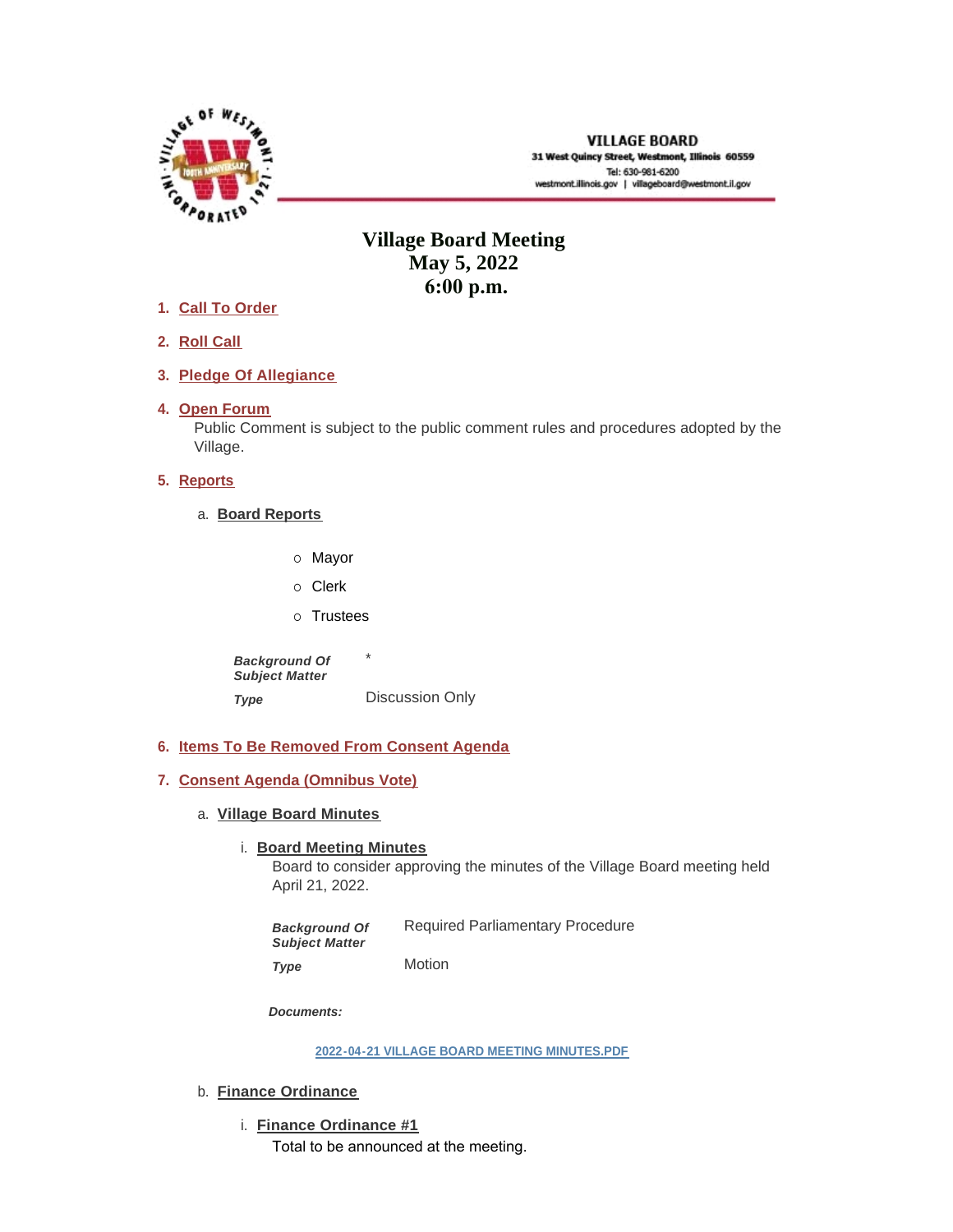\* Motion *Background Of Subject Matter Type* 

**Purchase Orders** c.

#### **PO 23200004** i.

# CLARKE ENVIRONMENTAL MOSQUITO \$80,600.00

| <b>Background Of</b><br><b>Subject Matter</b> | Mosquito Abatement FY 2023                                                                                                           |
|-----------------------------------------------|--------------------------------------------------------------------------------------------------------------------------------------|
| <b>Additional</b><br><b>Background</b>        | This purchase order represents the estimated annual<br>amount, and payments will be made as needed during the<br>course of the year. |
| Type                                          | <b>Purchase Order</b>                                                                                                                |
| <b>Budgeted</b>                               | Yes                                                                                                                                  |

*Documents:*

### **[23200004.PDF](https://westmont.illinois.gov/AgendaCenter/ViewFile/Item/8645?fileID=12990)**

#### **PO 23200006** ii.

## IMPERIAL SERVICE SYSTEMS, INC \$49,000.00

| <b>Background Of</b><br><b>Subject Matter</b> | Office cleaning - PW, Water, and Village Hall FY 2023                                                                                |
|-----------------------------------------------|--------------------------------------------------------------------------------------------------------------------------------------|
| <b>Additional</b><br><b>Background</b>        | This purchase order represents the estimated annual<br>amount, and payments will be made as needed during the<br>course of the year. |
| Type                                          | Purchase Order                                                                                                                       |
| <b>Budgeted</b>                               | Yes                                                                                                                                  |

*Documents:*

### **[23200006.PDF](https://westmont.illinois.gov/AgendaCenter/ViewFile/Item/8647?fileID=12992)**

### **PO 23200005** iii.

MEADE, INC \$75,000.00

| <b>Background Of</b><br><b>Subject Matter</b> | Locate/Repair lights FY 2023                                                                                                         |
|-----------------------------------------------|--------------------------------------------------------------------------------------------------------------------------------------|
| <b>Additional</b><br><b>Background</b>        | This purchase order represents the estimated annual<br>amount, and payments will be made as needed during the<br>course of the year. |
| Type                                          | Purchase Order                                                                                                                       |

Yes *Budgeted* 

*Documents:*

**[23200005.PDF](https://westmont.illinois.gov/AgendaCenter/ViewFile/Item/8646?fileID=12991)**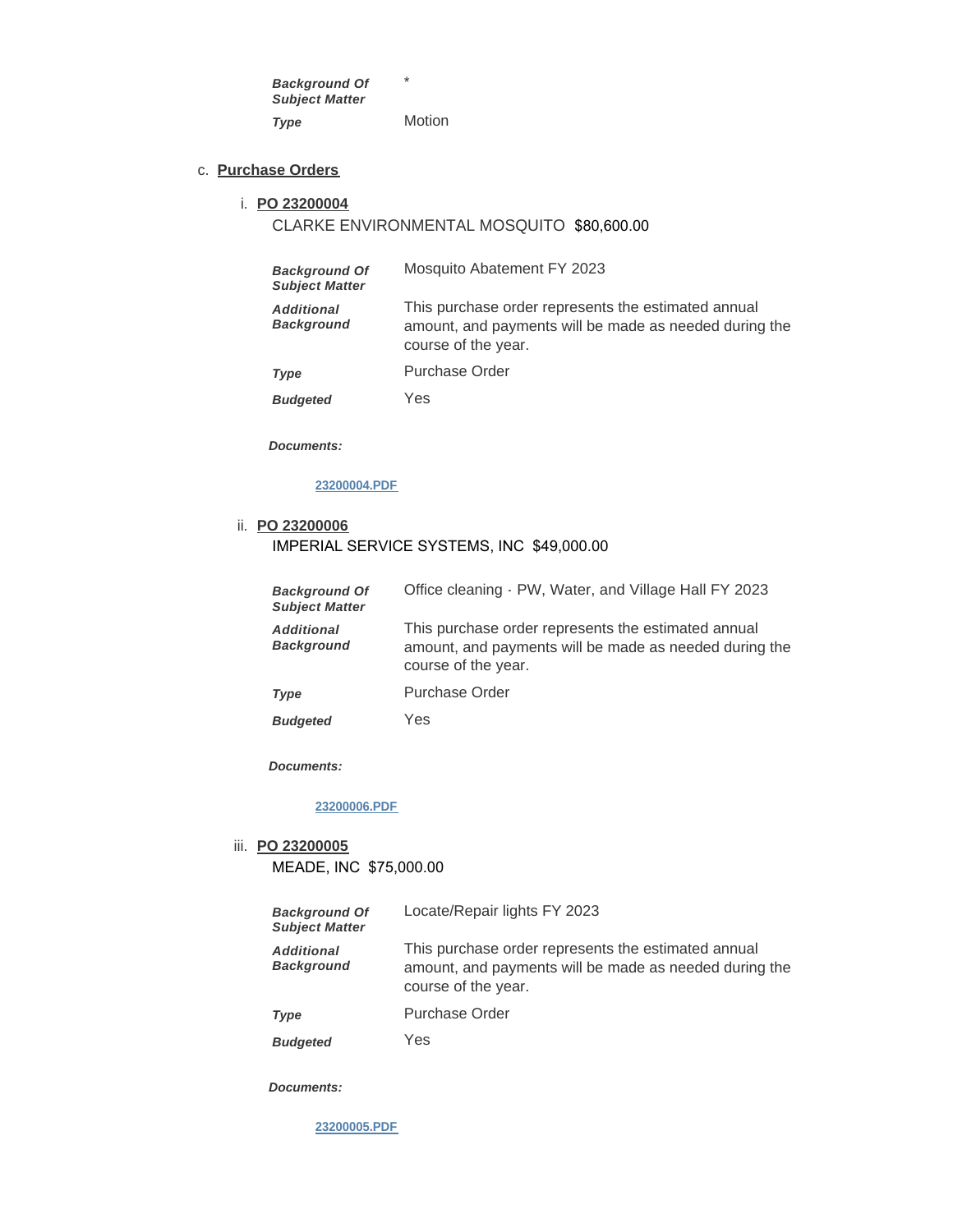# **PO 23200007** iv. BELL FUELS, INC \$250,000.00

| <b>Background Of</b><br><b>Subject Matter</b> | Fuel Purchase FY 2023                                                                                                                |
|-----------------------------------------------|--------------------------------------------------------------------------------------------------------------------------------------|
| <b>Additional</b><br><b>Background</b>        | This purchase order represents the estimated annual<br>amount, and payments will be made as needed during the<br>course of the year. |
| Type                                          | Purchase Order                                                                                                                       |

Yes *Budgeted* 

*Documents:*

#### **[23200007.PDF](https://westmont.illinois.gov/AgendaCenter/ViewFile/Item/8648?fileID=12993)**

**Total Of Purchase Orders** v.

\$ 454,600.00

\* Purchase Order *Background Of Subject Matter Type* 

**Total Of Purchase Order And Finance Ordinance** d. Total to be announced at the meeting.

\* Motion *Background Of Subject Matter Type* 

### **Proclamation - Police Week** e.

Board to consider a proclamation to declare May 11-16, 2022 as Police Week in the Village of Westmont.

\* Proclamation *Background Of Subject Matter Type* 

*Documents:*

#### **[2022 POLICE WEEK PROCLAMATION.PDF](https://westmont.illinois.gov/AgendaCenter/ViewFile/Item/8635?fileID=12978)**

# **Proclamation - Public Works Week** f.

Board to consider a proclamation to declare May 15-21, 2022 as Public Works Week in the Village of Westmont.

\* *Background Of Subject Matter Type* 

Proclamation

*Documents:*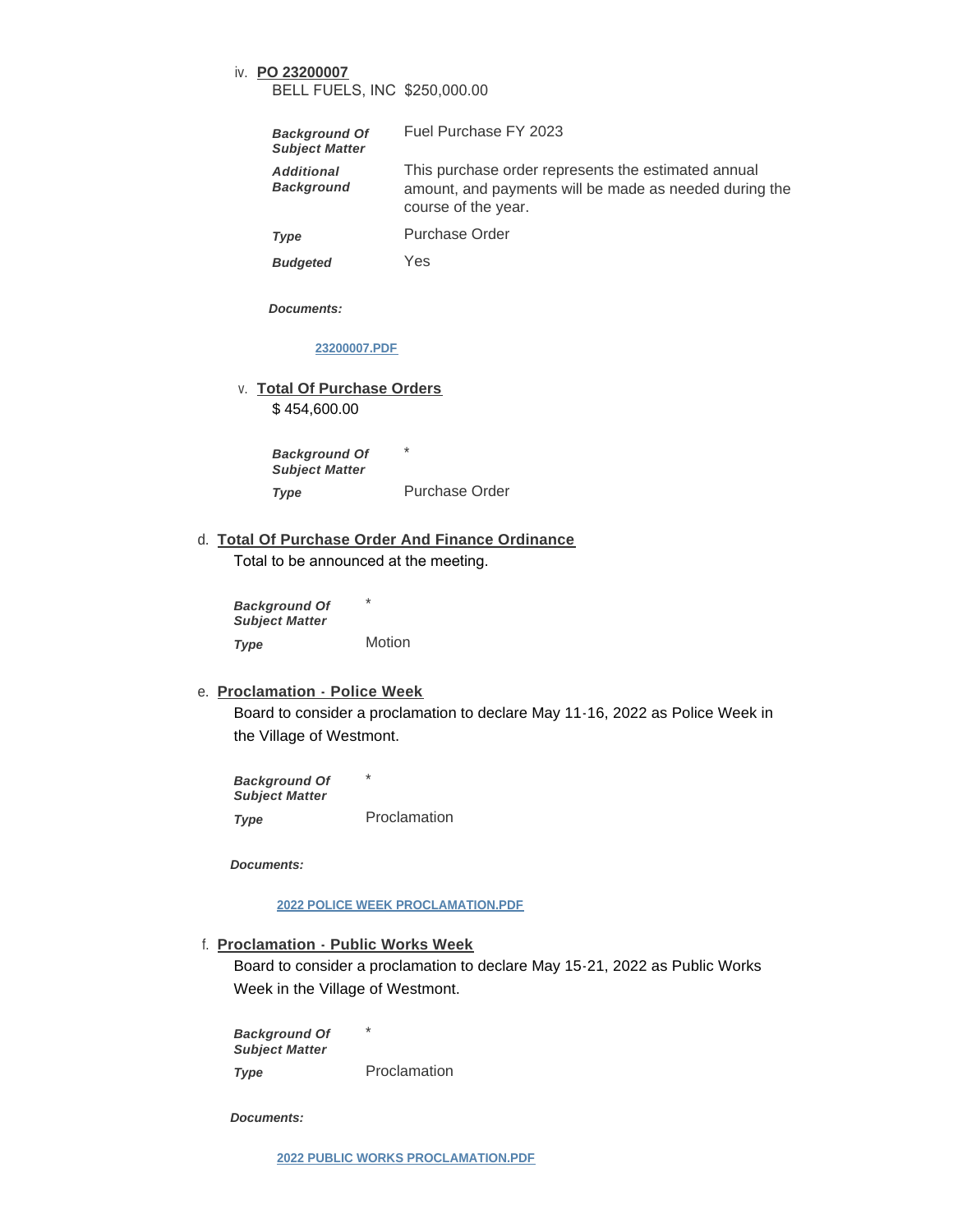## **Proclamation - Dementia Action Week** g.

Board to consider a proclamation to declare May 16-22, 2022 as Dementia Action Week in the Village of Westmont.

\* Proclamation *Background Of Subject Matter Type* 

*Documents:*

### **[2022 DEMENTIA ACTION WEEK PROCLAMATION.PDF](https://westmont.illinois.gov/AgendaCenter/ViewFile/Item/8637?fileID=12980)**

### **Proclamation - Emergency Medical Services Week** h.

Board to consider a proclamation to declare May 15-21, 2022 as Emergency Medical Services Week in the Village of Westmont.

\* Proclamation *Background Of Subject Matter Type* 

*Documents:*

#### **[2022 EMS WEEK PROCLAMATION.PDF](https://westmont.illinois.gov/AgendaCenter/ViewFile/Item/8636?fileID=12979)**

### **Community Events** i.

#### **2022 Race To The Flag 5K** i.

Board to consider an ordinance approving the following requests for the 2022 Race to the Flag 5K to be held on May 29, 2022:

- 1. Community Events permit including street closures
- 2. Live Amplified Sound Permit

| <b>Background Of</b><br><b>Subject Matter</b> | The RTTF 5K is hosted by the Westmont Park District.<br>The People's Resource Center is the beneficiary of the<br>fundraiser. There are no proposed changes to the request<br>from previous years. |
|-----------------------------------------------|----------------------------------------------------------------------------------------------------------------------------------------------------------------------------------------------------|
| Tvna                                          | Ordinance                                                                                                                                                                                          |

*Type* 

*Documents:*

#### **[2022 - RACE TO THE FLAG - AT.PDF](https://westmont.illinois.gov/AgendaCenter/ViewFile/Item/8649?fileID=12994)**

### **Unfinished Business 8.**

### **New Business 9.**

### **Fire And Police Commission Appointment** a.

Board to consider an ordinance approving Mayor Gunter's appointment to the Board of Fire and Police Commission.

Commission appointment is for a three year term. *Background Of Subject Matter*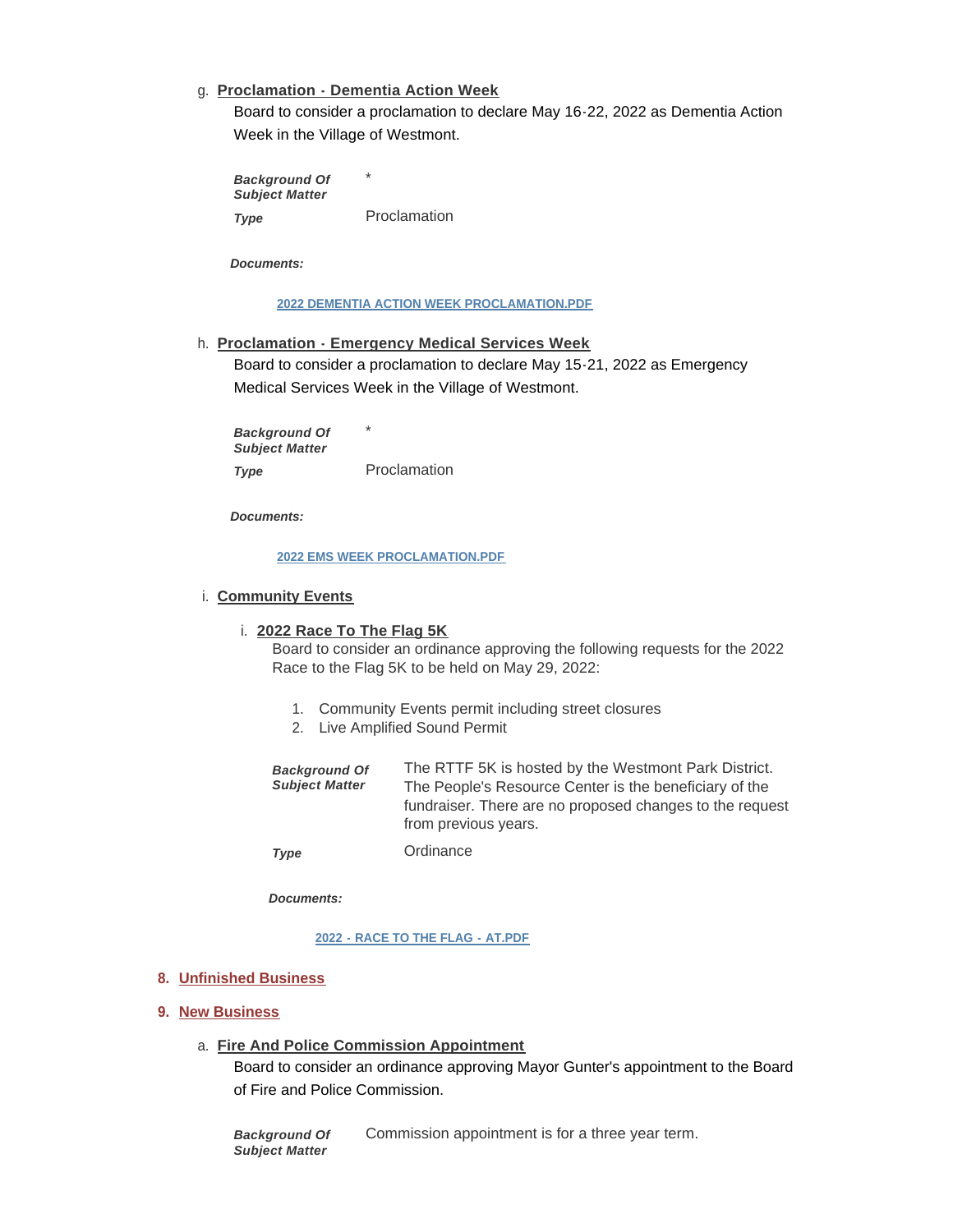**Ordinance** *Type* 

### **Site And Landscape Approval - 413 North Cass Avenue** b.

Board to consider an ordinance approving a request from Walter Veselinovic and Rose Development Corporation for a Site and Landscaping Plan at 413 North Cass Avenue, to construct a 2-unit single-family semi-detached dwelling in the R-4 General Residence District.

| <b>Background Of</b><br><b>Subject Matter</b> | The petitioner proposes the construction of two 3,117 square<br>foot units. The proposed development complies with Zoning<br>Code, and no variances are requested.          |
|-----------------------------------------------|-----------------------------------------------------------------------------------------------------------------------------------------------------------------------------|
| Additional<br><b>Background</b>               | At its meeting on April 13, 2022, the Planning and Zoning<br>Commission provided a positive recommendation of 6-1,<br>although concerns of narrow lot width were discussed. |
| Type                                          | Ordinance                                                                                                                                                                   |

*Documents:*

**[2022-05-05 413 N CASS AVE - BOARD MEMO.PDF](https://westmont.illinois.gov/AgendaCenter/ViewFile/Item/8618?fileID=12975) [413 N CASS SITE AND LANDSCAPE PLANS.PDF](https://westmont.illinois.gov/AgendaCenter/ViewFile/Item/8618?fileID=12976) [413 N CASS APP AND SUPPORTING DOCS.PDF](https://westmont.illinois.gov/AgendaCenter/ViewFile/Item/8618?fileID=12977)**

#### **McGrath Auto Body - 725 Pasquinelli Drive** c.

Board to consider an ordinance approving a request from McGrath Auto Body Shop and 720 Kingery, LLC, for a Special Use Permit amendment to perform painting, body and fender work in addition to other authorized dealership activities in the B-2 General Business District at 725 Pasquinelli Drive.

| <b>Background Of</b><br><b>Subject Matter</b> | Petitioner requests an amendment to a previously approved<br>Special Use Permit to add auto body repair addition to other<br>permitted services and inventory storage.                                                                                     |
|-----------------------------------------------|------------------------------------------------------------------------------------------------------------------------------------------------------------------------------------------------------------------------------------------------------------|
| <b>Additional</b><br><b>Background</b>        | At its meeting on April 13, 2022, the Planning and Zoning<br>Commission unanimously recommended approval to include<br>ordinance conditions limiting outdoor storage, requiring<br>landscape restoration, and affirming ORD 06-177 approval<br>conditions. |
| Type                                          | Ordinance                                                                                                                                                                                                                                                  |

*Documents:*

**[2022-05-05 725 PASQUINELLI BOARD MEMO.PDF](https://westmont.illinois.gov/AgendaCenter/ViewFile/Item/8617?fileID=12972) [ORD 06-177.PDF](https://westmont.illinois.gov/AgendaCenter/ViewFile/Item/8617?fileID=12973) [725 PASQUINELLI APP AND SUPPORTING DOCS.PDF](https://westmont.illinois.gov/AgendaCenter/ViewFile/Item/8617?fileID=12974)**

# **Resolution For Maintenance Under The Illinois Highway Code**  d. Board to consider an Illinois Department of Transportation Resolution for the

Village's 2022 MFT Resurfacing project #BLR 14220\_2022.

| <b>Background Of</b><br><b>Subject Matter</b> | Request to appropriate the sum of \$1,600,000 for the 2022<br>MFT Resurfacing Project (MFT#BLR 14220_2022 from the<br>Village's allotment of Motor Fuel Tax Funds |
|-----------------------------------------------|-------------------------------------------------------------------------------------------------------------------------------------------------------------------|
| <b>Recommendation</b>                         | Staff Recommends approval of the resolution in the amount of                                                                                                      |